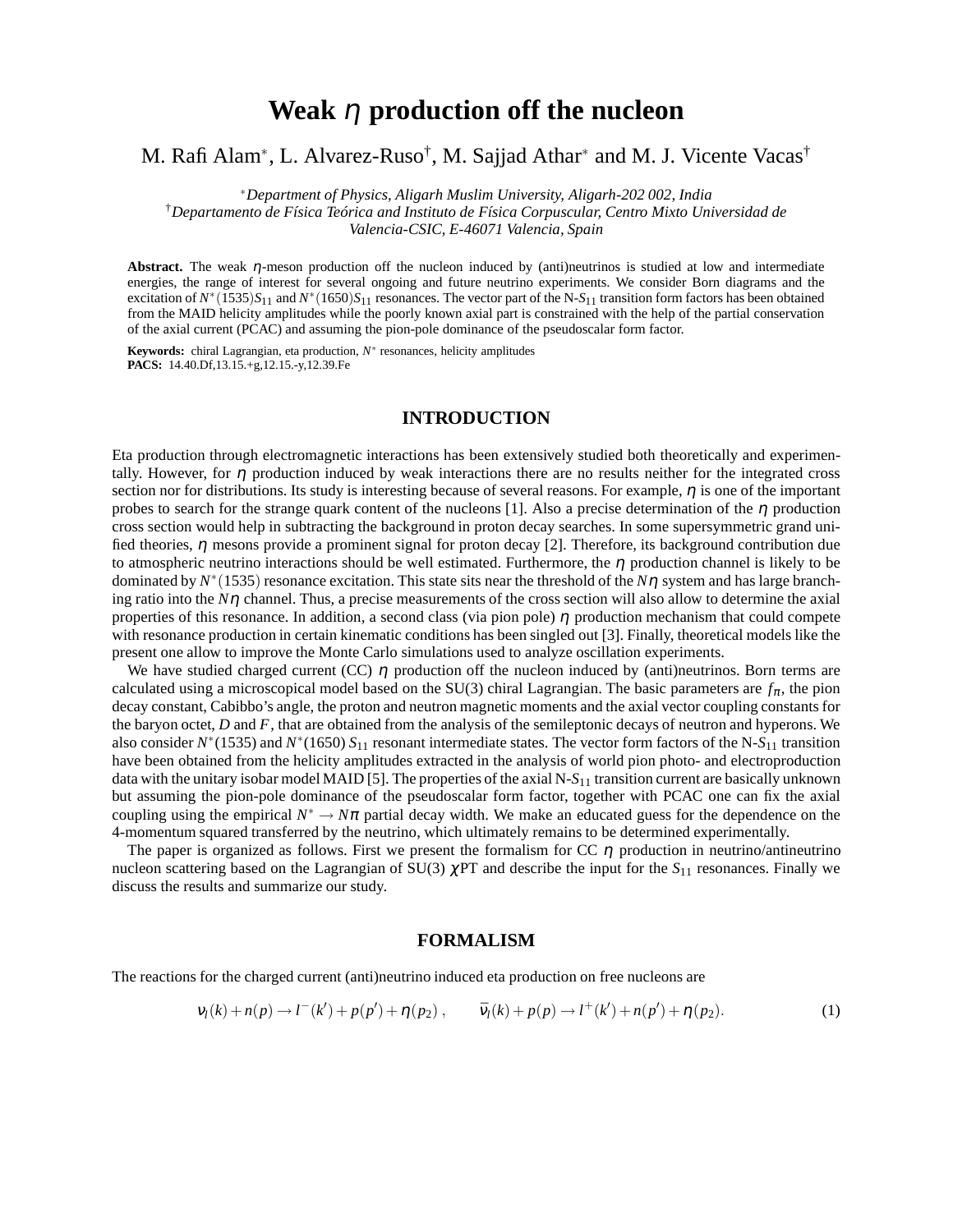The amplitudes for these processes are given in terms of the product of the leptonic and hadronic currents. The standard V-A current is taken for the leptonic part while for the hadronic current we consider tree level Born diagrams (s- and uchannels) with intermediate nucleon and *S*<sup>11</sup> resonances. The non-resonant terms are obtained using the SU(3) chiral Lagrangian [4] at leading order. Other contributions from this Lagrangian are ruled out by the various symmetry arguments. We get

$$
\mathcal{J}_{N(s)}^{\mu} = \frac{gV_{ud}}{2\sqrt{2}} \frac{D-3F}{2\sqrt{3}f_{\pi}} \bar{u}_{N}(p') p_{2} \gamma^{5} \frac{p+q+M}{(p+q)^{2}-M^{2}} \left(\gamma^{\mu} - (D+F)\gamma^{\mu} \gamma^{5}\right) u_{N}(p) \n\mathcal{J}_{N(u)}^{\mu} = \frac{gV_{ud}}{2\sqrt{2}} \frac{D-3F}{2\sqrt{3}f_{\pi}} \bar{u}_{N}(p') \left(\gamma^{\mu} - (D+F)\gamma^{\mu} \gamma^{5}\right) \frac{p-p_{2}+M}{(p-p_{2})^{2}-M^{2}} p_{2} \gamma^{5} u_{N}(p) \n\mathcal{J}_{R(s)}^{\mu} = \frac{gV_{ud}}{2\sqrt{2}} i g_{\eta N S_{11}} \bar{u}_{N}(p') \frac{p+q+M_{R}}{(p+q)^{2}-M_{R}^{2}+i\Gamma_{R}M_{R}} \mathcal{O}^{\mu} u_{N}(p) \n\mathcal{J}_{R(u)}^{\mu} = \frac{gV_{ud}}{2\sqrt{2}} i g_{\eta N S_{11}} \bar{u}_{N}(p') \mathcal{O}^{\mu} \frac{p-p_{2}+M_{R}}{(p-p_{2})^{2}-M_{R}^{2}+i\Gamma_{R}M_{R}} u_{N}(p) \n\mathcal{O}^{\mu} = \frac{F_{1}^{V}(Q^{2})}{(2M)^{2}} (Q^{2}\gamma^{\mu}+qq^{\mu}) \gamma_{5} \pm \frac{F_{2}^{V}(Q^{2})}{2M} i \sigma^{\mu \rho} q_{\rho} \gamma_{5} - F_{A}(Q^{2}) \gamma^{\mu} \mp \frac{F_{P}(Q^{2})}{M} q^{\mu}
$$
\n(2)

where the subscripts (s) and (u) denote the s- and u-channel diagrams. The upper (lower) sign in  $\mathcal{O}^{\mu}$  applies to the s-(u-)channel current. *M<sup>R</sup>* and Γ*<sup>R</sup>* are the mass and total decay width of the *S*<sup>11</sup> resonances while *M* denotes the nucleon mass. The momentum transfer is denoted by  $q = k - k'$  while  $Q^2 = -q^2$ ; *g* is the gauge coupling, which is related to the Fermi coupling constant  $G_F = \sqrt{2g^2/(8M_W^2)}$ . The isovector form factors  $F_{1,2}^V$ , are given in terms of the electromagnetic transition form factors of protons and neutrons as

$$
F_1^V(Q^2) = F_1^P(Q^2) - F_1^P(Q^2); \quad F_2^V(Q^2) = F_2^P(Q^2) - F_2^P(Q^2).
$$
\n(3)

 $F_1^{p,n}$  $\frac{1}{2}P_{1,2}^{p,n}(Q^2)$  can then be obtained from the helicity amplitudes  $A_1^{p,n}$ , and  $S_2^{p,n}$ , which have been conveniently parametrized in Ref. [5]. In our case [6]

$$
A_{\frac{1}{2}}^{p,n} = \sqrt{\frac{2\pi\alpha_e}{M} \frac{(M_R + M)^2 + Q^2}{M_R^2 - M^2}} \left( \frac{Q^2}{4M^2} F_1^{p,n}(Q^2) + \frac{M_R - M}{2M} F_2^{p,n}(Q^2) \right)
$$
  

$$
S_{\frac{1}{2}}^{p,n} = \sqrt{\frac{\pi\alpha_e}{M} \frac{(M_R - M)^2 + Q^2}{M_R^2 - M^2}} \frac{(M_R + M)^2 + Q^2}{4M_RM} \left( \frac{M_R - M}{2M} F_1^{p,n}(Q^2) - F_2^{p,n}(Q^2) \right)
$$

where  $\alpha_e$  is the fine structure constant. The quality of the model and the sensitivity to the parameters can be tested against photo and electroproduction data<sup>1</sup>.

For the axial form factor  $F_A(Q^2)$  we have adopted a dipole form with  $M_A=1.05$  GeV. The pseudoscalar form factor is related to  $F_A(Q^2)$  through the PCAC relation

$$
F_A(Q^2) = F_A(0) \left( 1 + \frac{Q^2}{M_A^2} \right)^{-2}; \qquad F_P(Q^2) = \frac{(M_R - M)M}{Q^2 + m_\pi^2} F_A(Q^2). \tag{4}
$$

In the numerical calculations we have used  $F_A(0) = 0.2121$  for  $S_{11}(1535)$  and  $F_A(0) = 0.2105$  for  $S_{11}(1650)$  from the corresponding off-diagonal Goldberger-Treiman relations. The coupling  $g_{\eta N S_{11}}$  is obtained from the  $S_{11} \to N\eta$  decay width calculated using the Lagrangian

$$
\mathcal{L}_{\eta NS_{11}} = -ig_{\eta NS_{11}} \bar{\Psi} \Psi_{S_{11}} \phi_{\eta} + \text{h.c.},\tag{5}
$$

where Ψ and Ψ<sub>S<sub>11</sub></sub> are the Dirac fields for the nucleon and S<sub>11</sub> resonance respectively, while  $\phi_\eta$  is the  $\eta$  meson field. The total decay width for these two resonances is given by,

$$
\Gamma_R(1535) = 0.42 \Gamma_{N^* \to N\eta} + 0.46 \Gamma_{N^* \to N\pi} + 0.12 \Gamma_{N^* \to NX}
$$
  
\n
$$
\Gamma_R(1650) = 0.10 \Gamma_{N^* \to N\eta} + 0.7 \Gamma_{N^* \to N\pi} + 0.2 \Gamma_{N^* \to NX}.
$$

<sup>&</sup>lt;sup>1</sup> Paper in preparation.